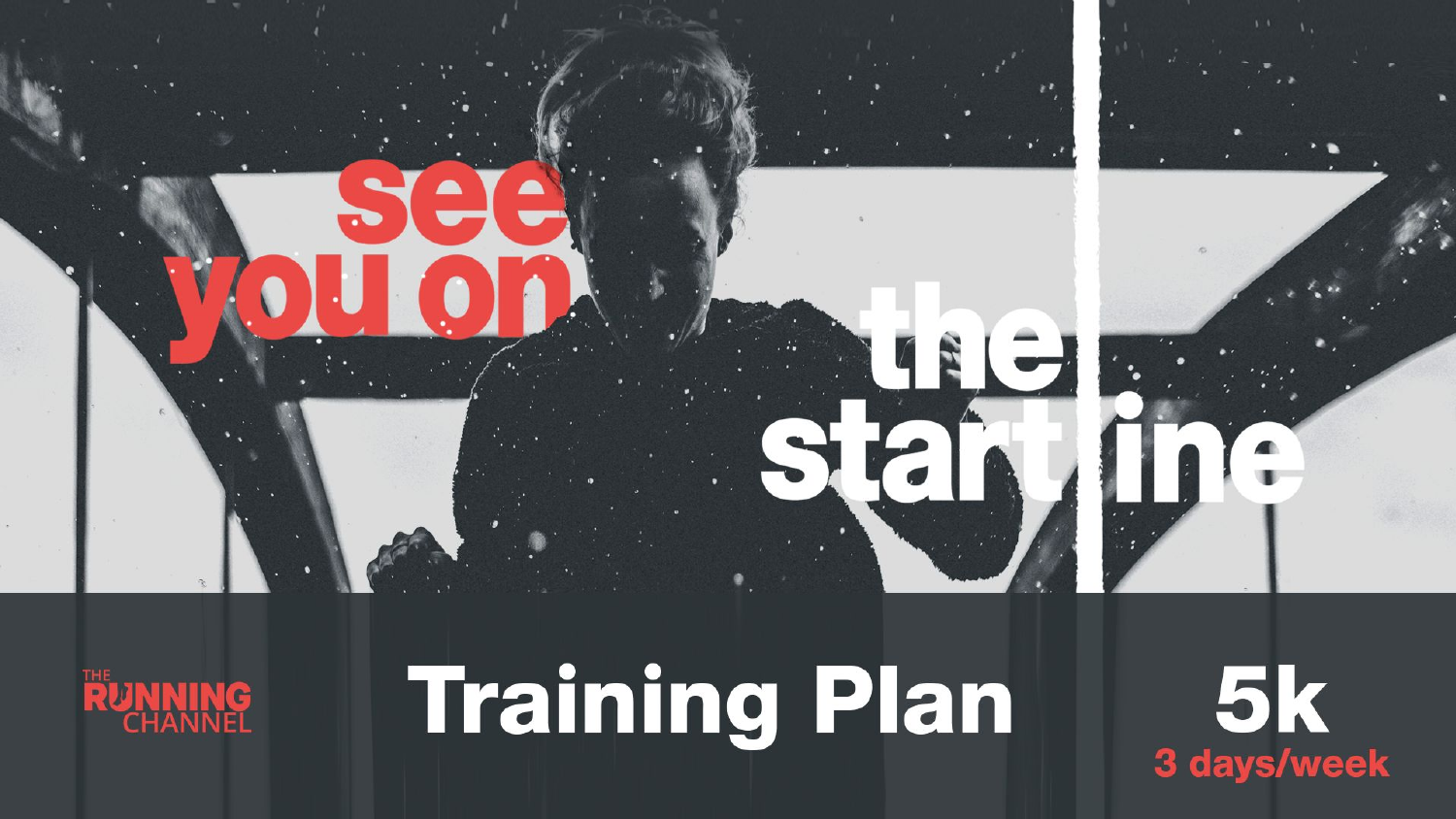### **IIntro**

#### **Our Plans**

Our Training Plans are designed by Olympic finalist Andy Baddeley in collaboration with Andy Hobdell, who has coached runners to the last three Olympics at distances from 1,500m to the marathon. Andy also works with runners of all abilities to help them achieve their goals, whether that's completing the distance or dipping under a target time.

#### **Your Current Training Level**

It's really important that you don't jump straight into a new training plan without carefully assessing your current level of training. **This training plan is based on running three times per week**. Whilst the paces are adaptable to your target race goal, the overall volume of training should only be attempted if you've already built up sensibly to this frequency of running. Check out one of our other plans if you're looking for a larger time commitment (4 days/week or 5-6 days/week).

### **Flexibility**

We've laid out our training plan to give you the optimum balance of different types of training and recovery. We know that life sometimes gets in the way and that you might not always be able to do exactly what is planned. If you have a tough day and can't face a planned interval workout, just getting out for an easy run is absolutely fine. You can move the days around to fit with your life and, similarly, if you need to miss a day, that's fine too. Don't panic and try to make up for lost time - **try to be sensible and remember that cramming lots of training into back-to-back days without any recovery could lead to injury or illness**.

#### **Setting Pace Goals**

Listen to your body. Choose an overall target for your 5k race that is realistic - you'll soon find out in sessions if the target pace you've picked is a stretch too far. Don't be afraid to adjust once you've done a few sessions; if you can't complete the workouts at the planned pace, then the pace is too hard at this stage.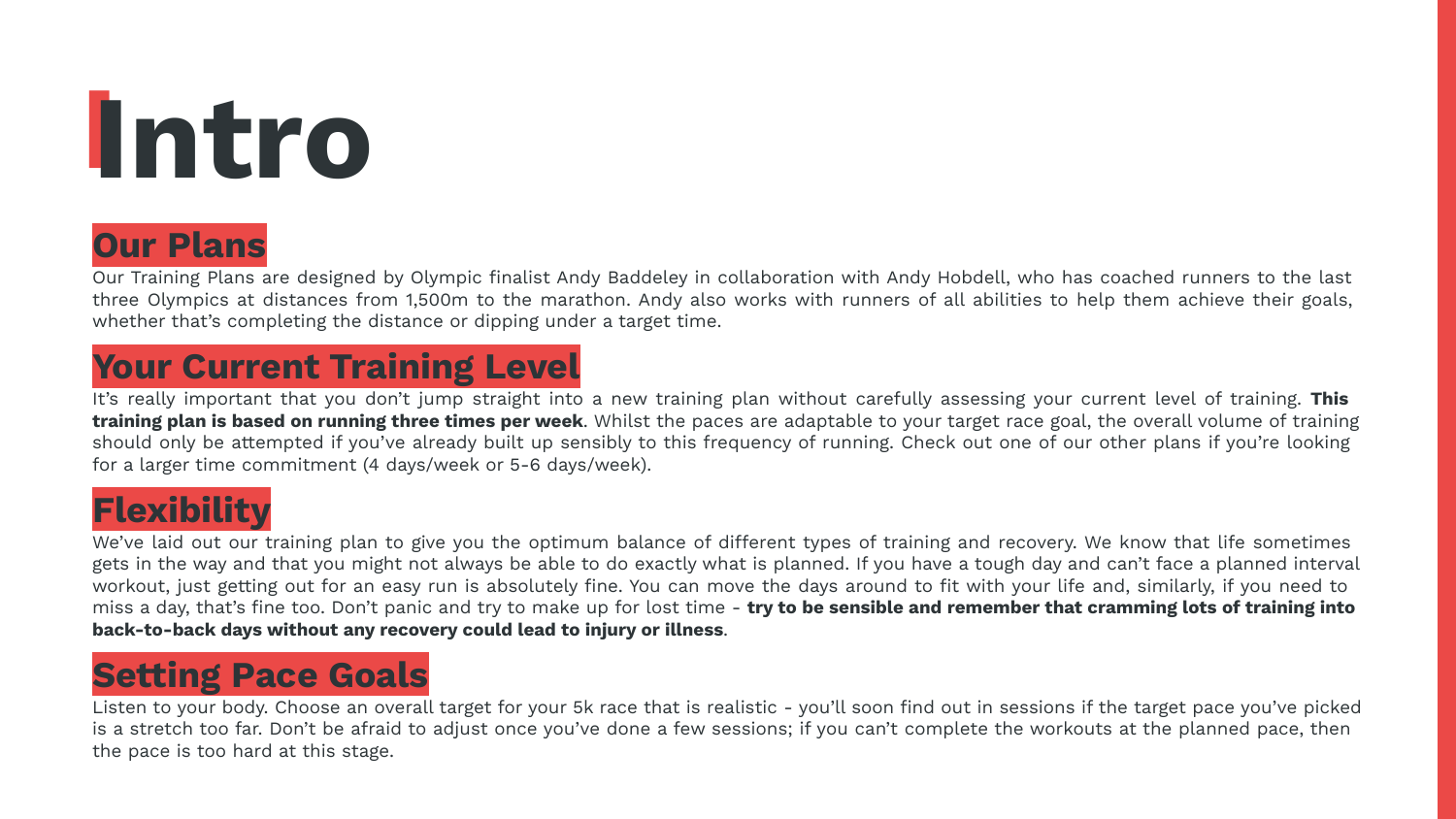# **TTerminology (i)**

#### **Intervals**

You're going to need to be able to run repeated efforts at your target race pace with relatively short recovery. Interval training workouts should be the hardest efforts of your week. We've given intervals as a set time or distance depending on the workout and also provided the recovery you should take after each interval. Think about an effort level, or Rate of Perceived Exertion (RPE) of 8 or 9 out of 10.

#### **Long Runs**

Yes, you're only racing for 5km, but you still need to include longer runs. Everyone has a different definition of what they think of as LONG, but in this context, we'll be aiming for at least 60 minutes.

#### **Easy and Steady Runs**

There's a distinction between steady and easy runs. Both of these are easier than threshold runs. On some days in the plan, you will see 'Easy to steady run'; this means you should listen to your body and run at a sensible intensity depending on whether you feel tired or fresh. For easy runs, aim for an RPE of 3-4 out of 10. For steady runs, you're looking for 5-6.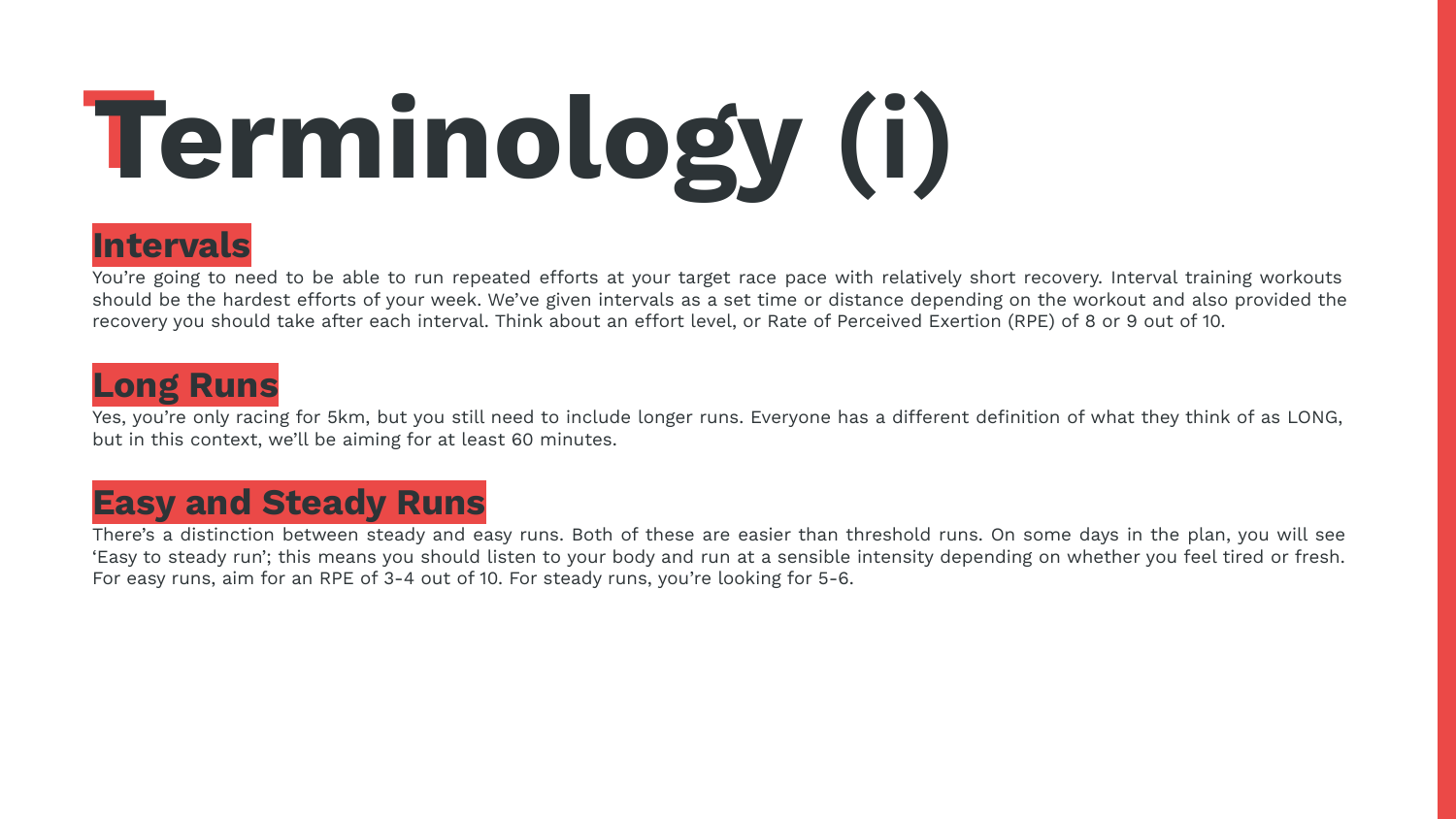# **TTerminology (ii)**



If you're feeling okay, after an easier run can be a great time to do some strides. That's when you run around 100m at a faster pace (think about faster than your target 5km pace), then walk or jog slowly, then repeat. They're not all-out sprints, but should be controlled and are a fantastic opportunity to think about good running form when you're not too fatigued. Build into them gently, accelerating for the first 30m or so, then holding good form and coming to a gradual stop after you've run 100m.

#### **Rest/Recovery**

In the interval sessions in this plan, as well as some of the threshold runs, we've provided rest or recovery times. Where two times are given, the longer one will be the rest you take between sets and the shorter one is the rest after each interval. We'd always advocate jogging your recoveries if possible, or at the very least walking to keep yourself moving. Stay tall to get the air in, and resist the temptation to bend over with your hands on your knees.

#### **Paces**

Within interval and threshold sessions, we've provided guides for what pace to run, to help gauge your efforts. Your '5km pace' will be your target 5km pace that you're using this plan to work towards. You can use that pace or finish time to calculate your mile, 3km, 10km, half marathon and marathon paces using an online race predictor. Alternatively, you may already have run one or more of those distances in a race and can therefore use your actual times to set your paces.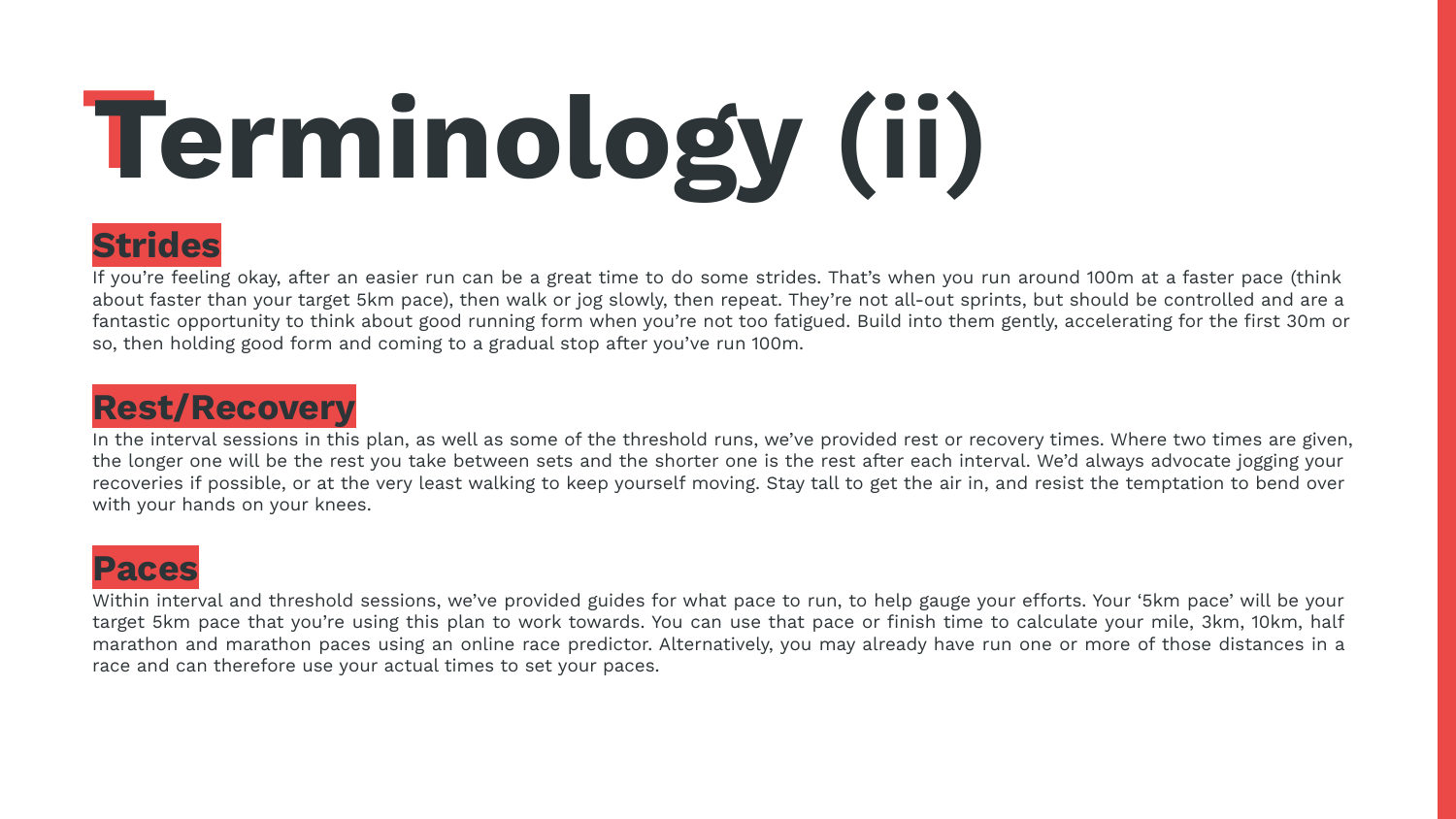#### **Warm Up**

For easy and steady runs, start slower with shorter strides and an increased cadence until you feel like you're warmed up and are moving nicely. **For the interval sessions and threshold runs, make sure you do a thorough warm up before starting your hard efforts** - this should be a minimum of 5 minutes easy running and ideally would include some basic drills or dynamic stretches. Head to [therunningchannel.com](https://therunningchannel.com/) for videos to talk you through them if you need some tips!

#### **Cool Down**

We'd recommend some gentle stretching and activations after your runs whilst you're still warm. For the tougher workouts, we would also suggest a cool down jog (again aim for at least 5 minutes) before this.

#### **Days Of The Week**

We have labelled the three weekly runs as Day 1, 2 and 3 as opposed to assigning them to specific days of the week. We want this plan to fit into your life, and have left it up to you to find the time in your schedule. Do bear in mind that you may want to have recovery days between runs where possible.

#### **Intensities**

We've colour coded each day's training so that you can see at a glance when the easiest and hardest days are.

**Easiest Hardest**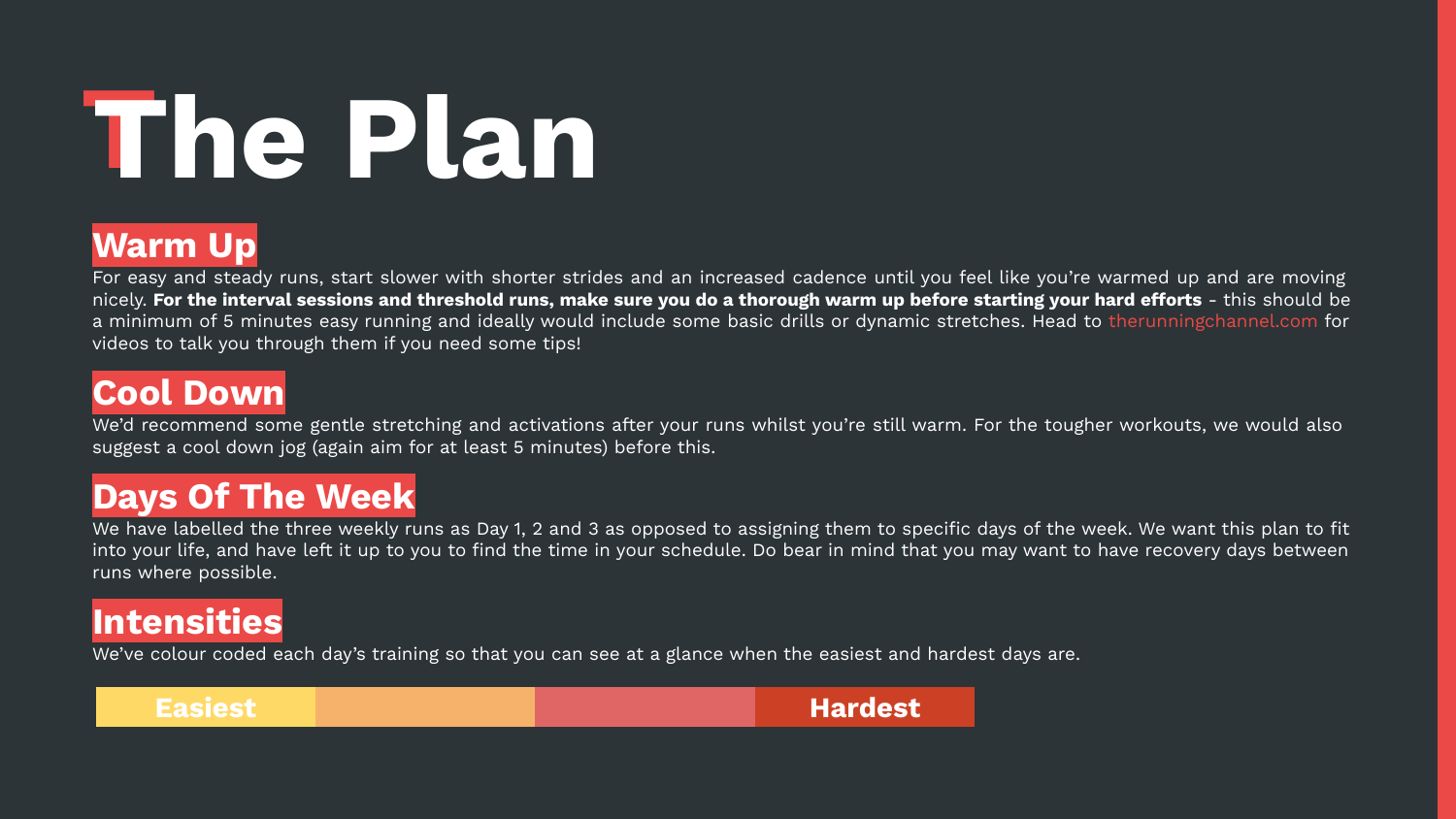**Week Day 1 Day 2 Day 3 1 Easy to steady run** 30 mins Easy/steady Plus 8 x 100m strides **2 3 Intervals** 10x 1min Run at 5km pace 1min recovery **Long run** 45-60 mins Start easy Finish steady **Easy to steady run** 30 mins Easy/steady Plus 8 x 100m strides **Intervals** 3x (3,2,1 min) Start at 10km pace Progress as you feel 1min & 3min recovery **Long run** 45-60 mins Start easy Finish steady **Easy to steady run** 30 mins Easy/steady Plus 8 x 100m strides **Long run** 60 mins Start easy Finish steady **Intervals** 5,4,3,2,1 min Start at 10km pace Progress as you feel 1min jog recovery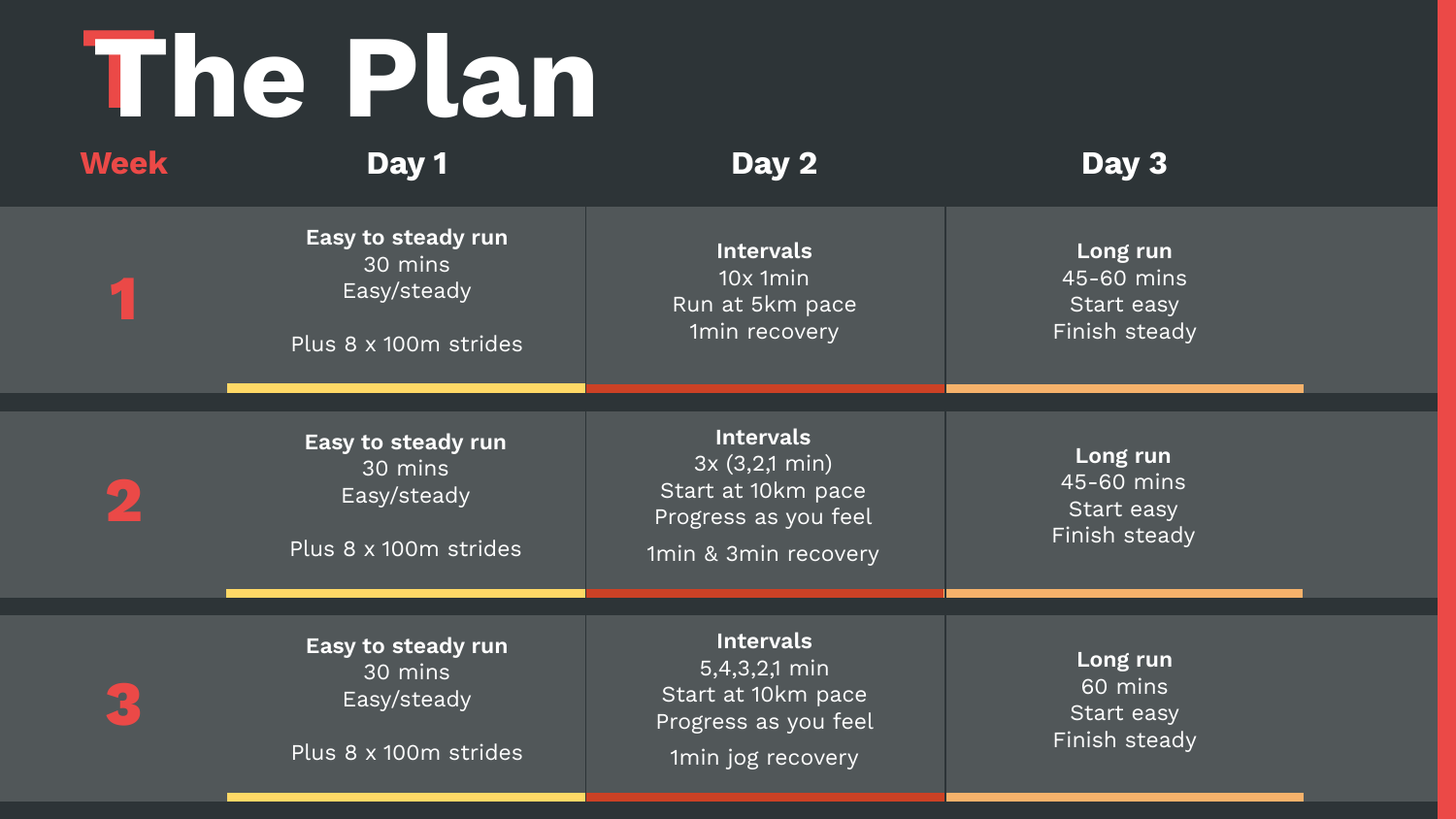**Week Day 1 Day 2 Day 3 4 Easy to steady run** 8km Easy/steady Plus 8 x 100m strides **Intervals** 5x 1km Run @ 5km pace 2min recovery

> **Easy to steady run** 8km Easy/steady

**5**

**6**

Plus 8 x 100m strides

**Easy to steady run** 8km Easy/steady

Plus 8 x 100m strides

**Intervals** 4x 800m @ Mile pace With 2min recovery 3min recovery 6x 30s strides With 30s recovery

**Intervals** 4x 30s strides (60s recovery) 3min recovery 1 mile time trial 4min jog recovery 1 mile @ half marathon pace

> **Long run** 60 mins Easy/steady

**Long run** 60 mins Start easy Finish steady

> **Long run** 60 mins Easy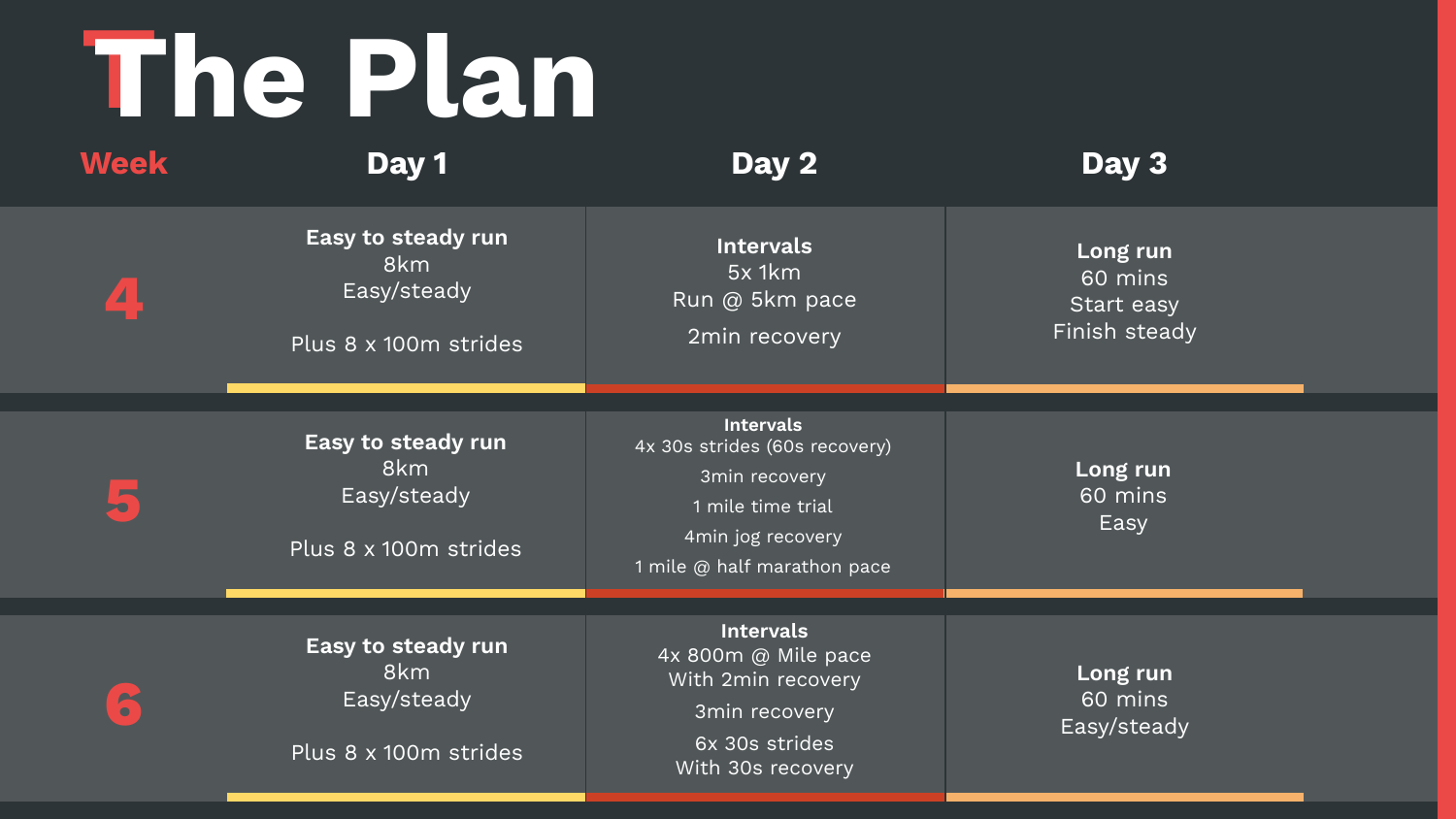#### **Week Day 1 Day 2 Day 3**

|                                                    | Easy to steady run<br>8km<br>Easy/steady<br>Plus 8 x 100m strides | <b>Intervals</b><br>8 x 3 mins<br>Alternate between 10km<br>and 5km pace<br>90s recovery                                   | Long run<br>60 mins<br>Start easy<br>Finish steady |  |
|----------------------------------------------------|-------------------------------------------------------------------|----------------------------------------------------------------------------------------------------------------------------|----------------------------------------------------|--|
| $\qquad \qquad \bullet$<br>$\qquad \qquad \bullet$ | Easy to steady run<br>8km<br>Easy/steady<br>Plus 8 x 100m strides | <b>Intervals</b><br>4x 100m strides<br>Walk back recovery<br>3mins recovery<br>3km time trial                              | Long run<br>60 mins<br>Easy/Steady                 |  |
|                                                    |                                                                   |                                                                                                                            |                                                    |  |
| $\bullet$                                          | Easy to steady run<br>8km<br>Easy/steady<br>Plus 8 x 100m strides | <b>Intervals</b><br>3x (1km, 400m)<br>1km @ 3km pace<br>400m @ Mile pace<br>200m jog after 1km<br>3min recovery after 400m | Long run<br>60 mins<br>Easy                        |  |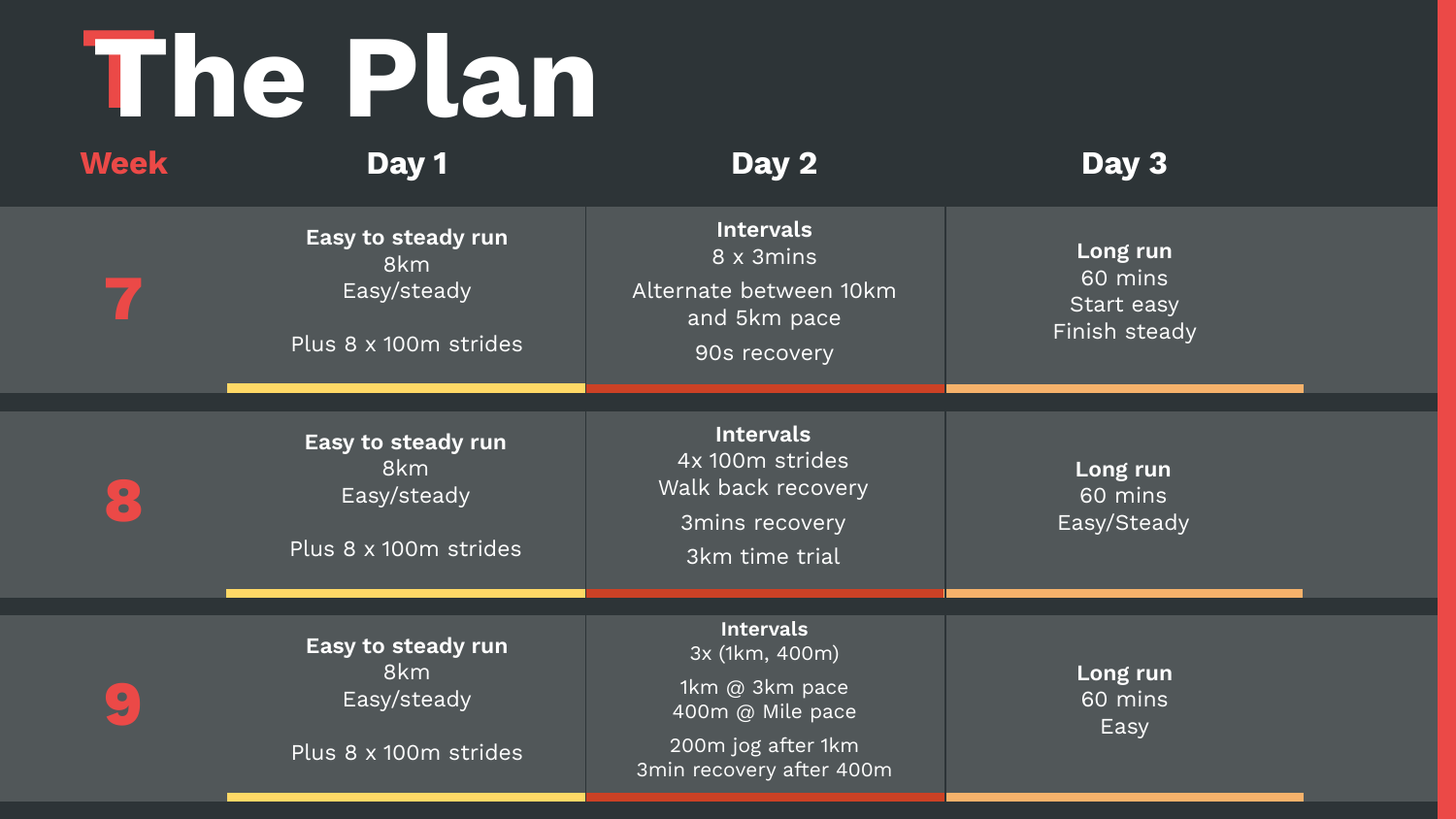| <b>Week</b>       | Day 1                                            | Day 2                                                                                                                               | Day 3       |
|-------------------|--------------------------------------------------|-------------------------------------------------------------------------------------------------------------------------------------|-------------|
| $\lceil 0 \rceil$ | Easy run<br>8km<br>Easy<br>Plus 8 x 100m strides | Intervals*<br>6x 1min<br>Faster than 5km pace<br>1min jog recovery<br>* Ensure at least one rest day<br>after this before your race | <b>RACE</b> |

#### **Nothing New On Race Day**

You've had ten weeks to practise your warm up routine, what you like to eat and drink and which shoes and clothing you feel most comfortable in - don't change anything on race day!

### **Pacing Is Everything**

The workouts in our plan make sure you're comfortable running both faster and slower than your target race pace. They should also have given you a good idea of what each pace feels like, so don't be tempted to get carried away and go too hard too early!

### **Enjoy It**

Training is hard work and races are where you get the chance to reap the rewards. Enjoy the experience and let us know how you get on, we'd love to hear from you!